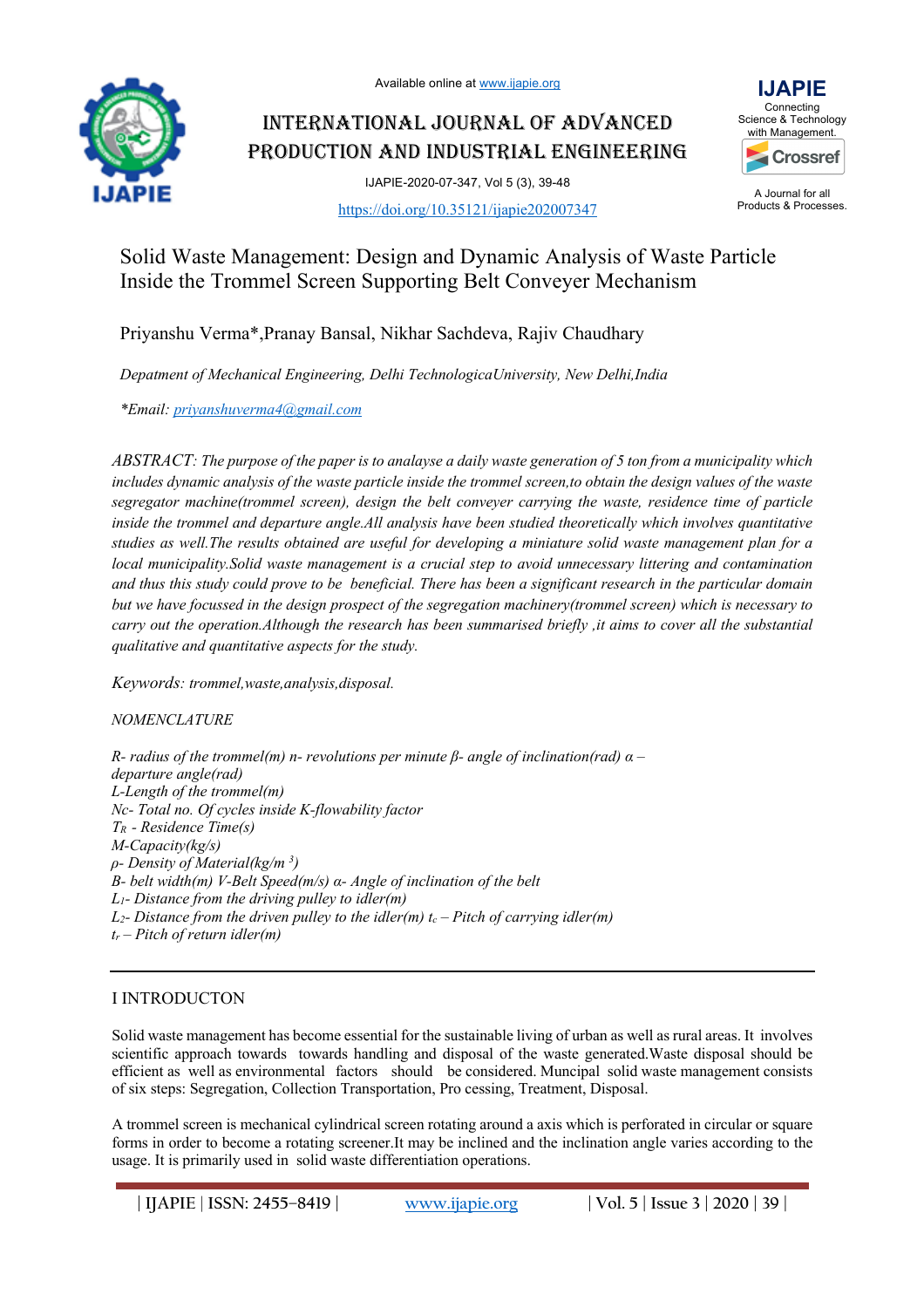The study involves the following:

To prepare a solid waste management plan for a municipality producing 5ton/day amount of waste

To study the analysis of the waste particle inside the trommel screen and thus obtaining various important results and parameters such as the departure angle of the waste particle, Residence time of a particle inside the trommel screen and no. of cycles a particle completes before exiting the trommel screen.

To study the design of belt conveyer mechanism that transports the waste particles to the inlet of the trommel screen.

The results obtained were iterated using excel to obtain feasible values for the design of the trommel screen.Emperical relations and equations are used for calculation purposes .

# II. LITERATURE REVIEW

The desired research based on solid waste management is conducted considering that the essential requirement it has become to dispose waste properly.It has been observed that there has been a increasing trend in the amount of waste generation from both households as well as industries.Thus it becomes the need of the hour to formulate techniques regarding segregation of waste which could be further processed and finally disposed off.

Research paper by JOHN C. GLAUB, DANIEL B. JONES, and GEORGE M. SAVAGE Cal Recovery Systems, Inc. Richmond, California have shown studies about the design of trommel and the analysis of waste particle present inside the trommel screen.A lot of quantitave analysis have been studied and referred from the paper.[1] Separation techniques have been discussed and studies have been descripted by Jansen, M. L., and Glastonbury, J. R..[2] . The analysis and modelling of a belt conveyer mechanism have been discussed in detailed by Rohini N. Sangolkar.[3]. Analysis of belt conveyer system for crushed biomass has been shown in the study by Aniket A Jagtap, Shubham D Vaidya, Akash R Samrutwar, Rahul G Kamadi and Nikhil V Bhende.[4] . Study described by Prasad V. Shastri1, Abhishek V. Bende2, Devendra V. Chopade3, Sagar T. Ubhe4 , Prof. Dilip P. Borse has shown the use of calculation of of capacity of belt conveyer system which is useful for the our study.[5]

All studies regarding segregation of the solid waste have been gone through by the authors and then taken trommel screen(particle segregator) as our area of study as it is involved in majority of the waste segregation process.It has been observed as one the most prominent and efficient techniques used in large scale segregation.The segregation done on the basis of size of the waste particle is further procesed and finally disposed.

In all the previous studies there has been no comprehensive study that could be found about segregation of waste using a trommel screen.Researchers are usually concentrated to the theoretical aspect of the solid waste management. Also there has been no prominent study about the belt conveyer and trommel screen taken under a one dimensional consideration.

# III DESCRIPTION OF SETUP

The figure depicting the setup which is considered for our analysis and designing purposes. It comprises of the excavator machine,belt conveyer mechanism and trommel screen.Here,the excavator machine is used as waste lifting and transportation machinery and the bucket size of the excavator is same as the width of the belt on which the waste is loaded.The belt conveyer is placed 1.2m above the ground with an inclination of αo above the horizontal.The centre of the trammel screen is 2.8m above the ground level and and is inclined βo above horizontal in clock wise sense.

Here the belt length x is calculated as:  $X=0.45/\sin\alpha$ 

**Therefore,**  $x=0.45/\sin 10^{\circ}$  **;**  $x=2.591$ m; **where x is the belt length**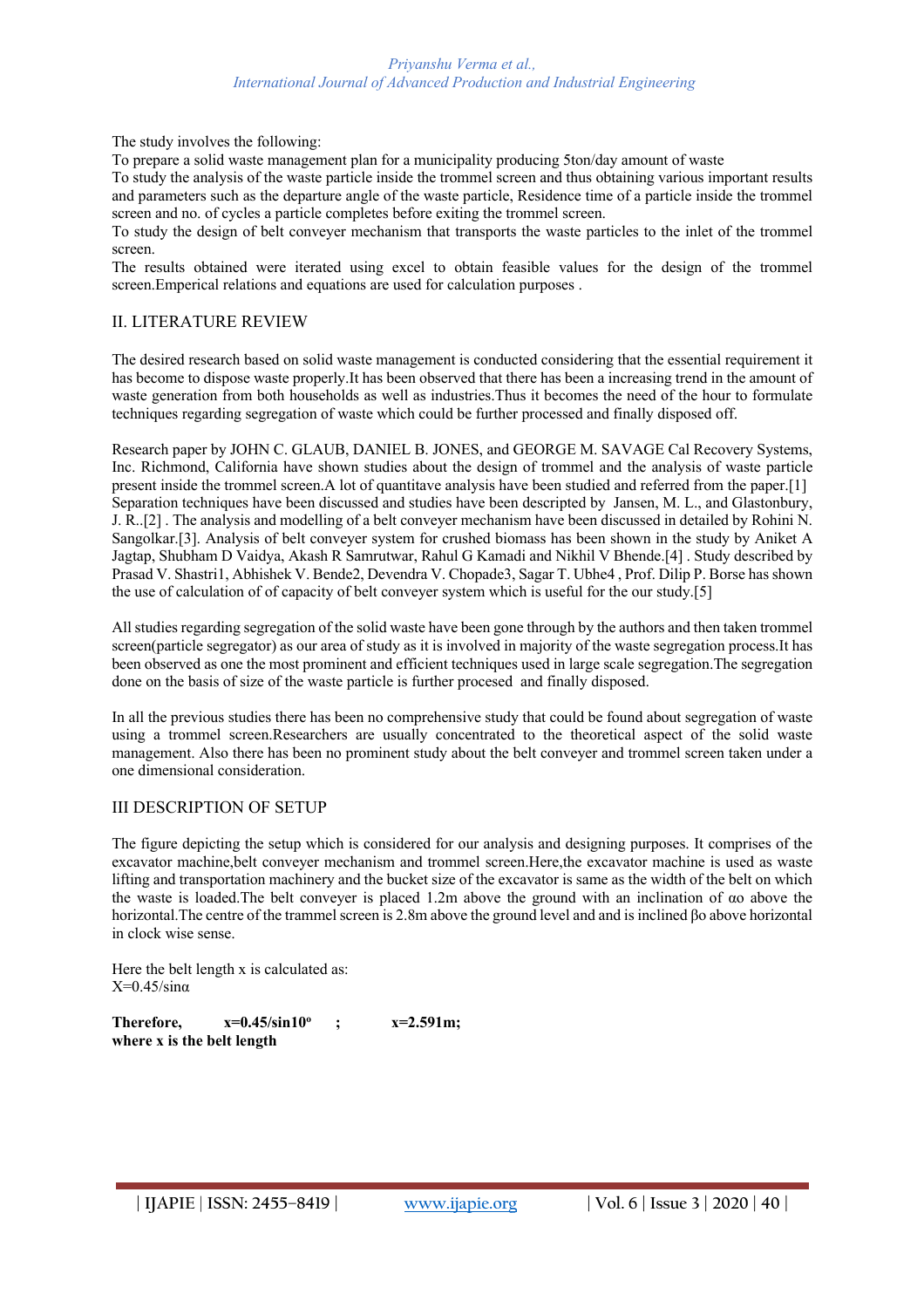

Figure 1: Schematic representation of complete setup under consideration

# IV QUANTITATIVE ANALYSIS

# *Analysis of waste particle inside the trommel:*

The following study has been conducted in which the action of forces on the particle inside the trommel is shown

Consideration of centrifugal and gravitational forces have been taken for the analysis

Various parameters of trommel screen have been explained below:

1) Radius of the Trommel Screen(R):

The inlet radius of the drum is used for design consideration for the trommel.

2) Inclination angle( $β$ ) :

It the elevation of the trommel screen above the horizontal.

3) Angular velocity( $\omega$ ):

It is the rotating velocity about the axis of the trommel drum.

4) Residence time $(T_c)$ :

It is the total time duration of the particle inside the trommel before impinging out of it.

5) No. of cycles inside Trommel Screen $(N_c)$ :

It is the sum total of all the cycles the particle revolved before exiting the screen.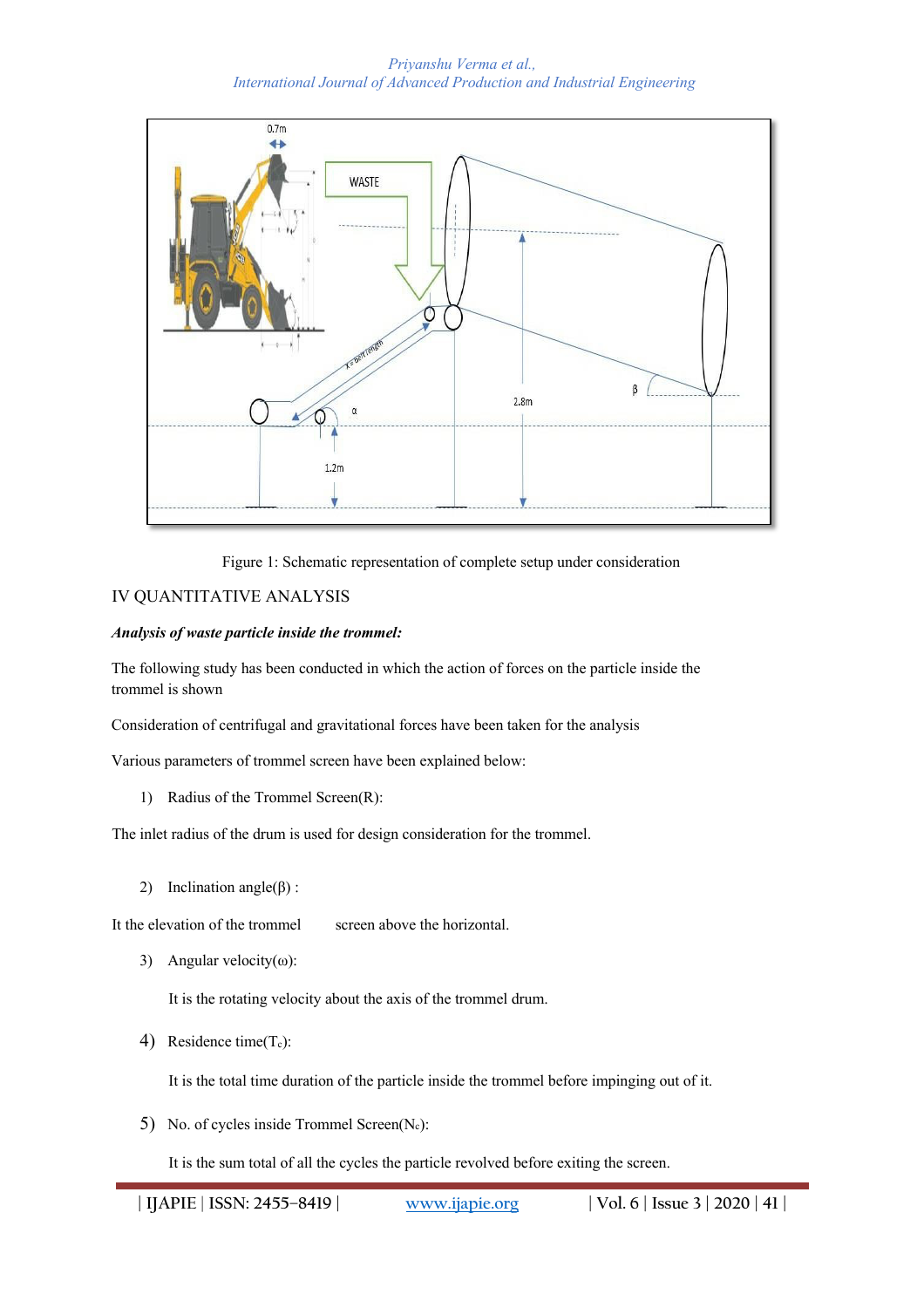In the analysis studied below Departure angle, Residence time of the particle and the total no. of cycles were obtained considering the empirical values for the dimension of the trommel to handle the desired amount of waste.

# **Table 1:Departure Angle Calculations**

| Param<br>eter | Iteration 1         | <b>Iteration 2</b> | <b>Iterati</b><br>on <sub>3</sub> |
|---------------|---------------------|--------------------|-----------------------------------|
| R             | 1.15                | 2.3                | 2.3                               |
| N             | 8                   | 16                 | 16                                |
| β             | 0.034               | 0.069              | 0.102                             |
| $cos(\beta)$  | 0.999<br>42205<br>6 | 0.997<br>6204<br>4 | 0.9948<br>0251                    |
| α             | 1.545<br>68894      | 1.368<br>2128<br>1 | 1.3676<br>3094                    |

To find the departure angle $(\alpha)$ :

EQUATION USED:[1]

 $\alpha = \cos^{-1}(n^2r/\cos\beta)$ 

*Below is the graphical variation of* 

*departure angle(α) with the parameters affecting it:* 



Figure 2: Line Graph-Variation of parameters with Departure Angle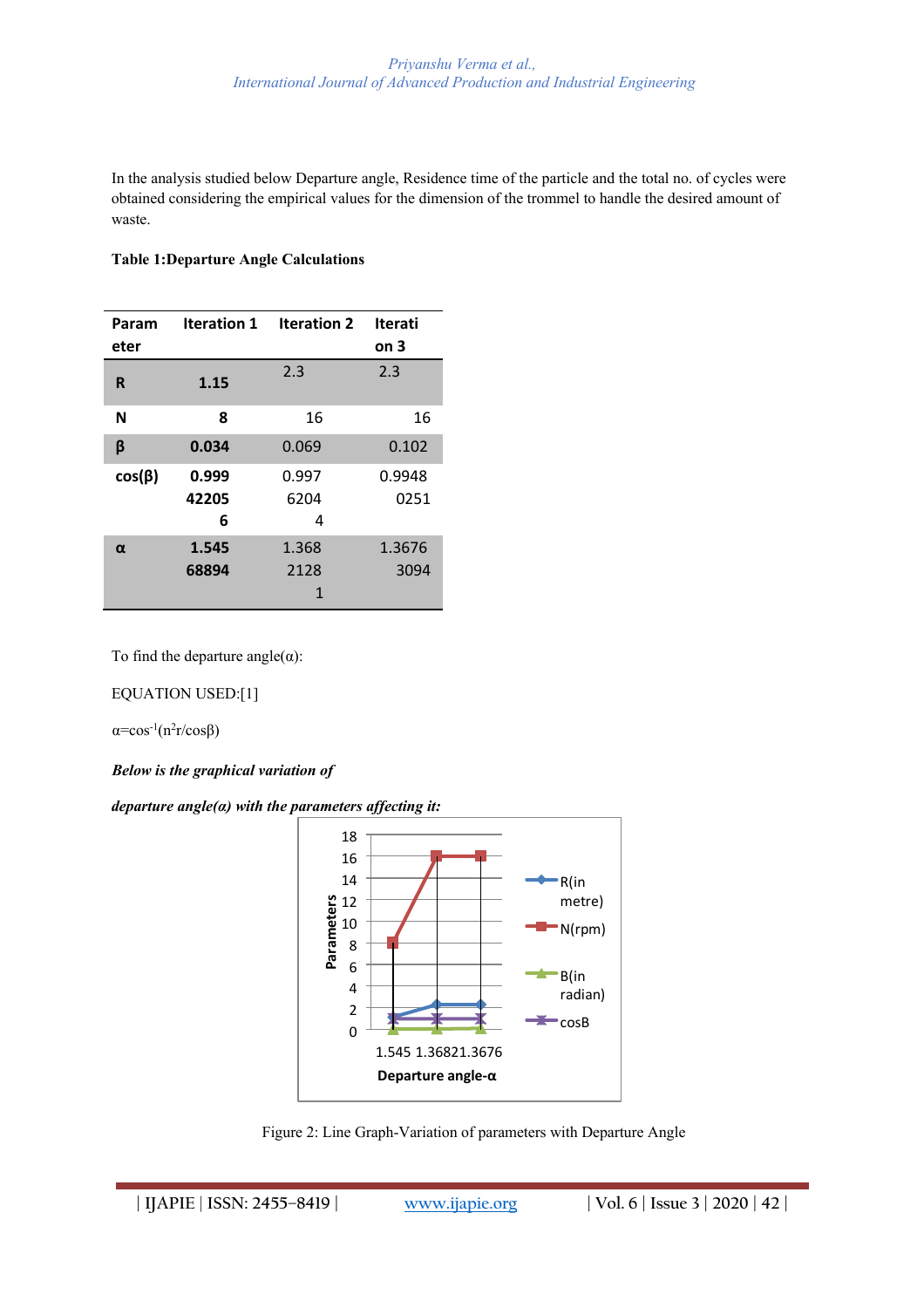#### *To find the Total No. of Cycles of a particle inside the trommel:*

| Param<br>eter | <b>Iteration 1</b> | <b>Iteration 2</b> | <b>Iterati</b><br>on <sub>3</sub> |
|---------------|--------------------|--------------------|-----------------------------------|
|               | 16                 | 20                 | 10                                |
| $N_c$         | 2037.              | 81.46              | 27.432                            |
|               | 99802              | 8622               | 4744                              |
|               |                    | 6                  |                                   |

**Table 2: No. of cycles in trommel calculations**

# EQUATION USED:[1]

Nc=L/8r\*tanβ\*cosα\*sin2 RESIDENCE TIME IN THE SCREEN:

**Table 3:Residence Time Calculation**

| Param<br>eter             | Iterati on     | <b>Iteration 2</b> | Iterati<br>on 3 |
|---------------------------|----------------|--------------------|-----------------|
| $T_R$ (in<br>second<br>s) | 15266.<br>7043 | 339.<br>197404     | 114.25<br>1728  |

# EQUATION USED:[1]

TR=L(3604α+229.2\*cosα\*sinα)/48\*n\*r\*tanβ\*cosα \*sin2α

#### Size of apertures:

Square apertures of size 90mm(3.5 inches) are considered which are better than the round aperture as they are consistent with the boundary.

# *Design and Analysis of Belt Conveyer Mechanism:*

The belt conveyer mechanism is designed so as to transport the solid waste to the inlet of the trommel screen.

In this analysis below,a belt conveyer mechanism is designed which the following have been evaluated:

1)Capacity of the belt conveyer (5ton/day waste)

2)Determine the velocity of the belt conveyer

3)To find the no. of idlers required so that the system does not slack.

#### **The width of the belt conveyer was assumed to be equal to the bucket of the excavator machine which puts the waste of the belt conveyer mechanism.**

# **Capacity of Belt Conveyer:**

It can be obtained using the following relation:[5]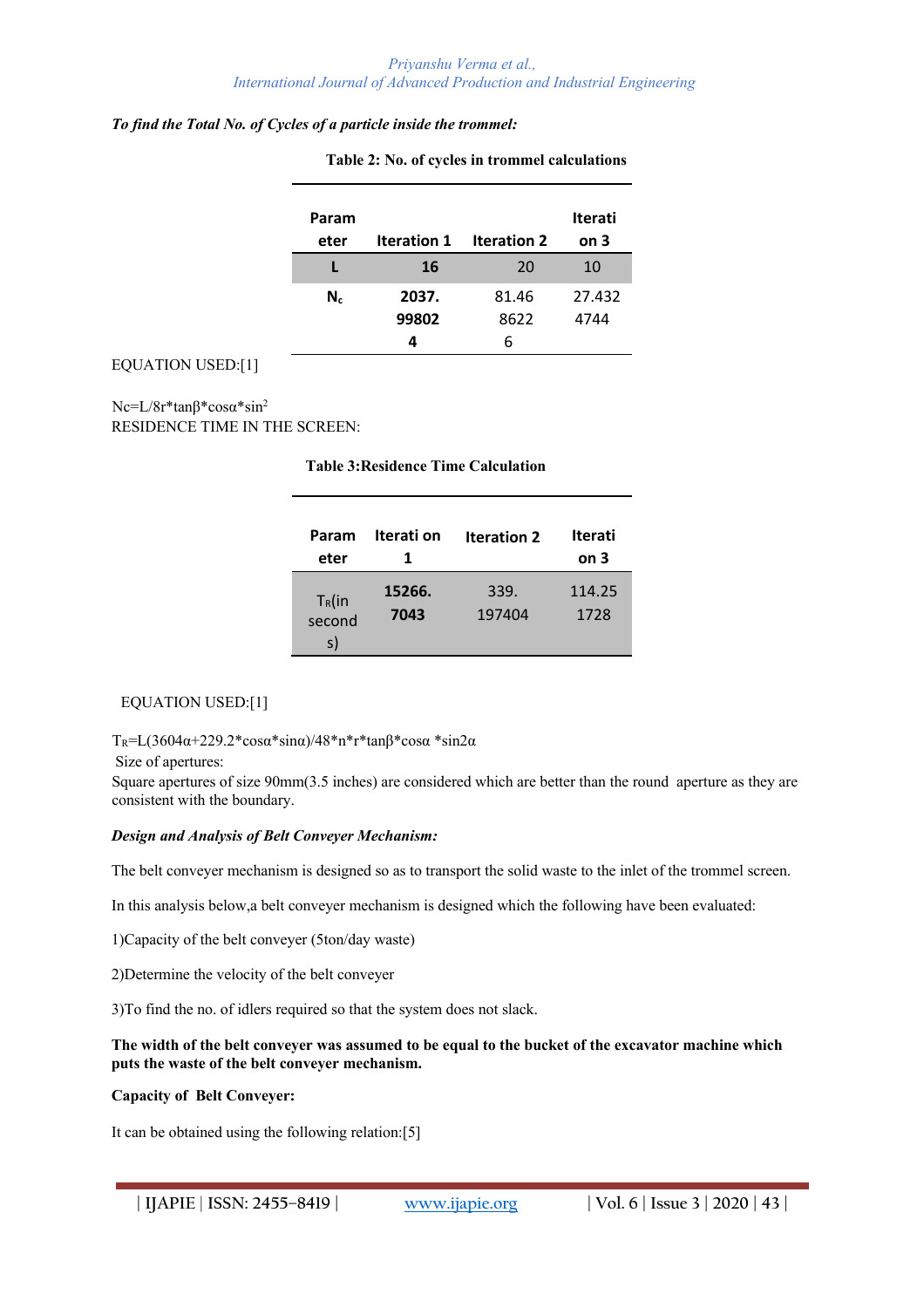#### $M=pK(0.9B-0.05)^2V$

Angle of inclination of the belt is defined the elevation of the belt from the horizontal surface.(Ref. Figure 1)

It is can be visualized as shown below:



Figure 3: Schematic representation of inclination of belt

It can be obtained using the relation **tanα=h/l** 

Further calculations to obtain the desired result is exhibited below:

Density of the waste =**0.8ton/m3** 

Volume of waste for which the system is to be designed  $= 5 \text{ ton/day} = 6.25 \text{ m}^3$ 

Volume of the bucket of the excavator machine=**1.575m3** 

In case of the trommel,using formula;

# **2Πrl=1.575\*15**

(where **15** is the no. Of cycles after which the particle leaves the trommel)

We get  $r=0.75$  m ( length of the trommel  $=5$  m)

Now to find the linear velocity of the particle inside the trommel;using **v=rω** *here ω=2Πn/60* 

*(where n=30)* We get **ω=3.14 rad/s** 

Therefore we get;**v=2.335m/s** 

Now to calculate the capacity of the Belt Conveyer,

# **M=ρK(0.9B-0.05)<sup>2</sup>V** We know,

 $p = 800 \text{ kg/m}^3 \text{ K} = 2.65 \cdot 10^{-4}$ 

**| IJAPIE** | **ISSN: 2455–8419 | www.ijapie.org | Vol. 6 | Issue 3 | 2020 | 44 |**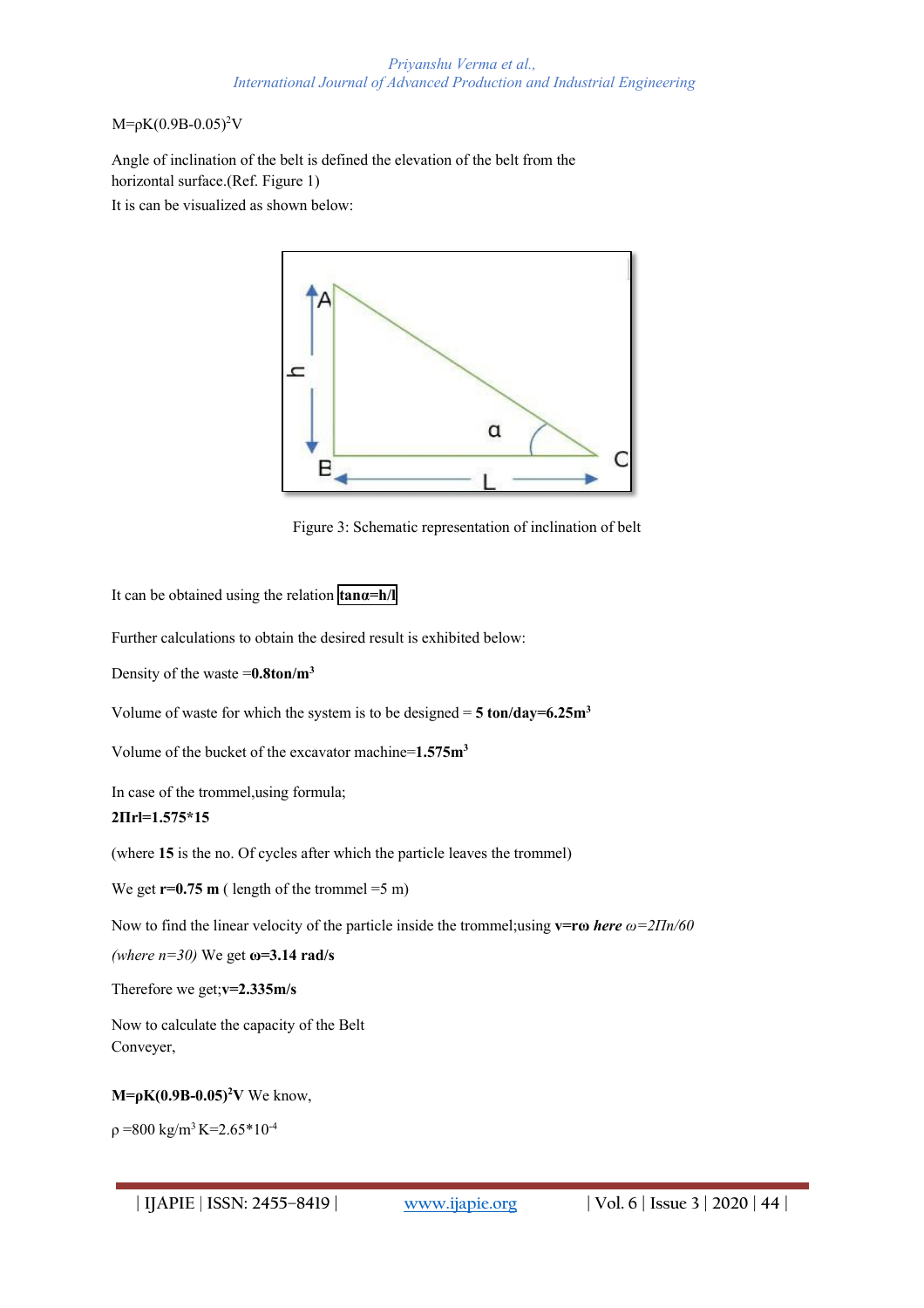B=0.7m

V=2.335m/s

Therefore, Capacity of belt,

#### **M=0.166 kg/s=0.597 ton/hr**

**Variation of K according to the ranges of α(IN DEGREES):** 





#### **To design the belt conveyer mechanism for trommel of diameter= 2.3m**

Here,

M=0.416 kg/s=1.5 ton/hr

**Table 4: Calculation of Belt Speed,V To find the no. Of idlers required:**

| Parame<br>ters | Iteration10 <sup>0</sup> Iteration- | 20 <sub>o</sub> | <b>Iteratio</b><br>$n-30^\circ$ |
|----------------|-------------------------------------|-----------------|---------------------------------|
| A              | $10^{\circ}$                        | $20^\circ$      | $25^\circ$                      |
| К              | 0.00026                             | 0.00025         | 0.0002                          |
|                | 5                                   |                 | 35                              |
| P              | 800                                 | 800             | 800                             |
| B              | 0.7                                 | 0.7             | 0.7                             |
| M              | $0.416*$                            | 0.416           | 0.416                           |
| v              | 5.83312                             | 6.18311         | 6.5777                          |
|                | 7678                                | 5339            | 8228                            |

The requirement of idlers may vary according to the distance between the driving and driven pulley.

They are classified as:

Carrying Idlers

Return idlers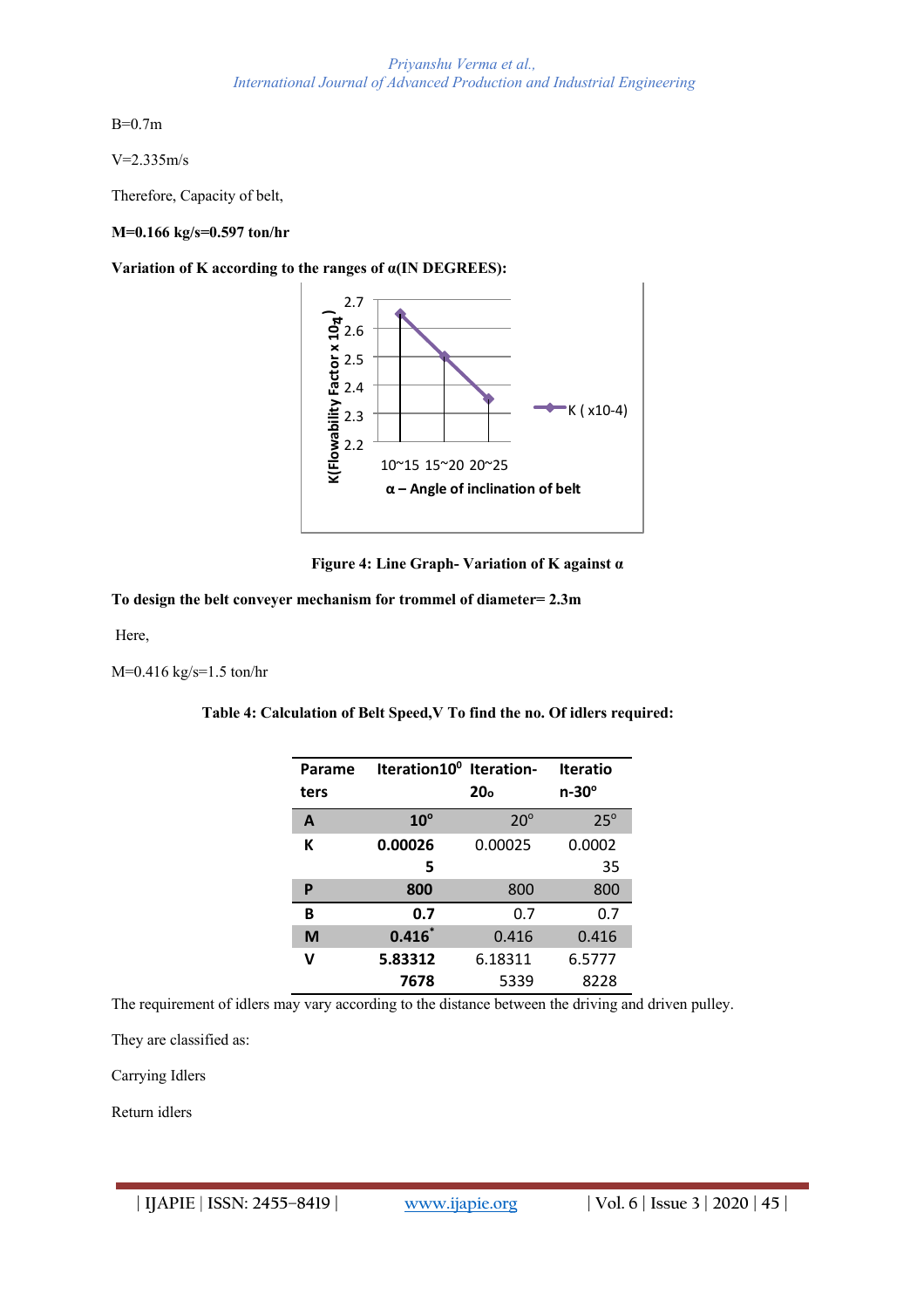Our Aim:To find the no. of idlers (carrying as well as return idlers required in the belt conveyer so that the belt does not slack.Distance between the driving and the driven pulley is evaluated above as:

# X=2.591m

This data is being used for further calculations.



Figure 5: Schematic representation of idlers in belt conveyer mechanism

# *Relation for calculation:[6]*

 $\text{tc=11/Zc+1}$   $\text{tr=12/Zr+1}$ 

Under a practical situation in order to maintain the cost expenses only 2 idlers would

be appropriate for the setup

|           | Table 5 Carl ying and return raidis |               |
|-----------|-------------------------------------|---------------|
| <b>Zc</b> | 1                                   | no. of        |
|           |                                     | carrying      |
|           |                                     | idlers        |
| Zr        | 1                                   | no. of return |

idlers

Table 5 Carrying and Return Idlers

# V. RESULTS AND CONCLUSION

Study of solid waste management including design of trommel screen as well as design of belt conveyer was completed.All results were obtained in order to handle a waste generation of 5 ton per day.

The design values obtained after iteration using MS-Excel for the trommel screen are as follows:

**Table 6:All Results** 

**Radius of Trommel Screen(in metres)**  **1.15**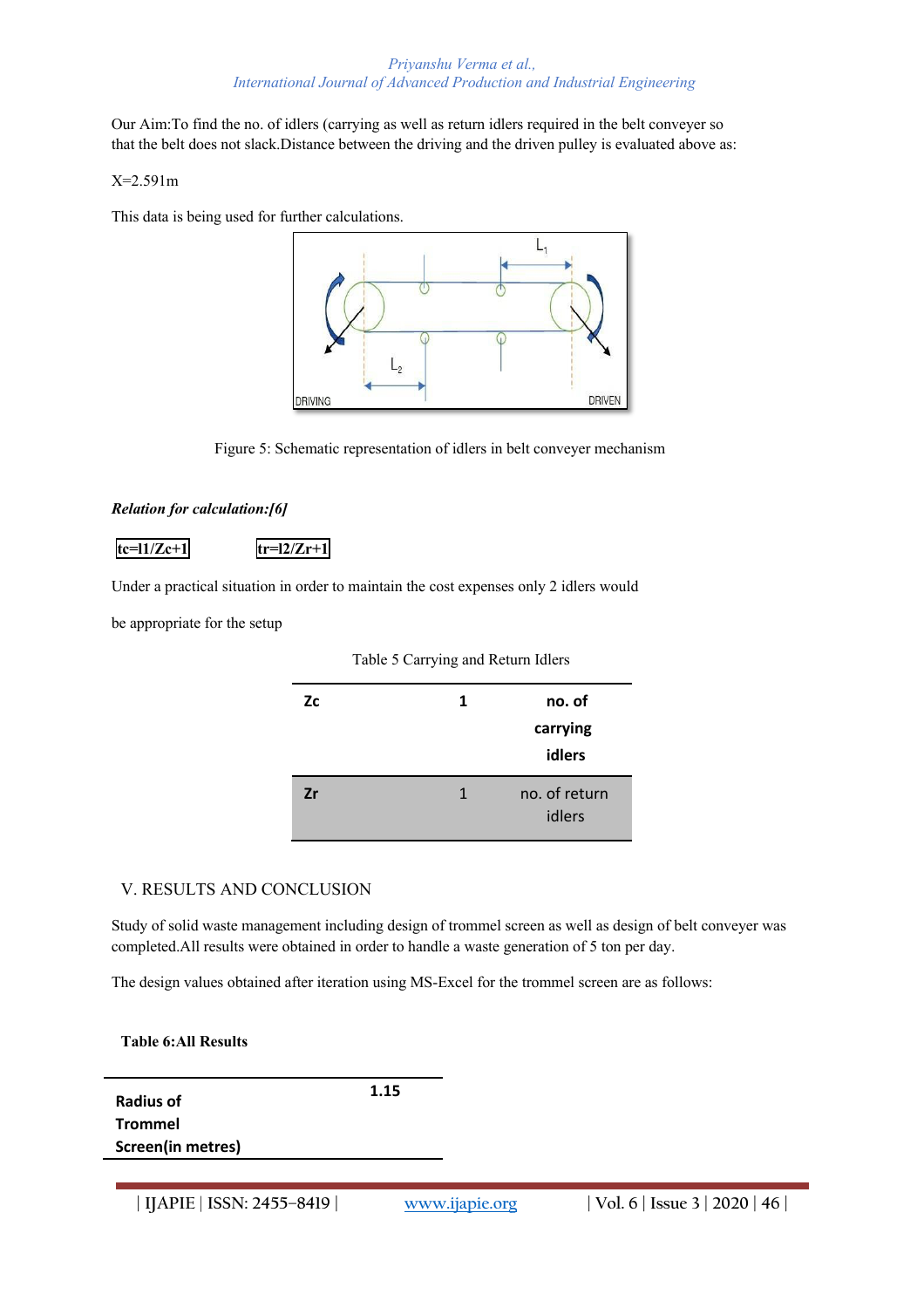| N(in rpm)                                                            | 8            |  |
|----------------------------------------------------------------------|--------------|--|
|                                                                      |              |  |
| $\beta$ (inclination of<br>trommel in                                | 0.034        |  |
| radians                                                              |              |  |
| $\alpha$ (Departure angle in                                         | 1.54568894   |  |
| radians)                                                             |              |  |
|                                                                      |              |  |
| L(Length of                                                          | 16           |  |
| trommel in                                                           |              |  |
| metre)                                                               |              |  |
| $N_c$ (No. of cycles)                                                | 2037.998024  |  |
|                                                                      |              |  |
|                                                                      |              |  |
|                                                                      |              |  |
|                                                                      |              |  |
| T <sub>R</sub> (Residence time in                                    |              |  |
| seconds)                                                             | 15266.7043   |  |
| The following results were obtained as calculated for belt conveyer: |              |  |
| $\alpha$ (angle of                                                   | $10^{\circ}$ |  |
| inclination of belt                                                  |              |  |
| in degrees)                                                          |              |  |
| <b>K(Flowability Factor)</b>                                         | 0.000265     |  |
| p(Density of Waste in                                                | 800          |  |
| $kg/m3$ )                                                            |              |  |
| <b>B(Belt width in metres)</b>                                       | 0.7          |  |
| <b>M(Belt Capacity in</b>                                            | $0.416*$     |  |
| kg/s)                                                                |              |  |
| V(belt speed in m/s)                                                 | 5.833127678  |  |
| <b>Carrying Idler</b>                                                | 1            |  |

The results obtained are similar to existing trommel but the size of trommel is reduces.Also since the rpm required is low it may consume les power.This type of trommel system can be used for handling a waste from a local municipality

The above results maybe useful for preparing a solid waste management plan for handling a local municipality.This would lead to a more efficient processing of waste in a city and thus help in avoinding littering and other forms of pollution.Proper processing would also be helpful in developing a new scientific temperament